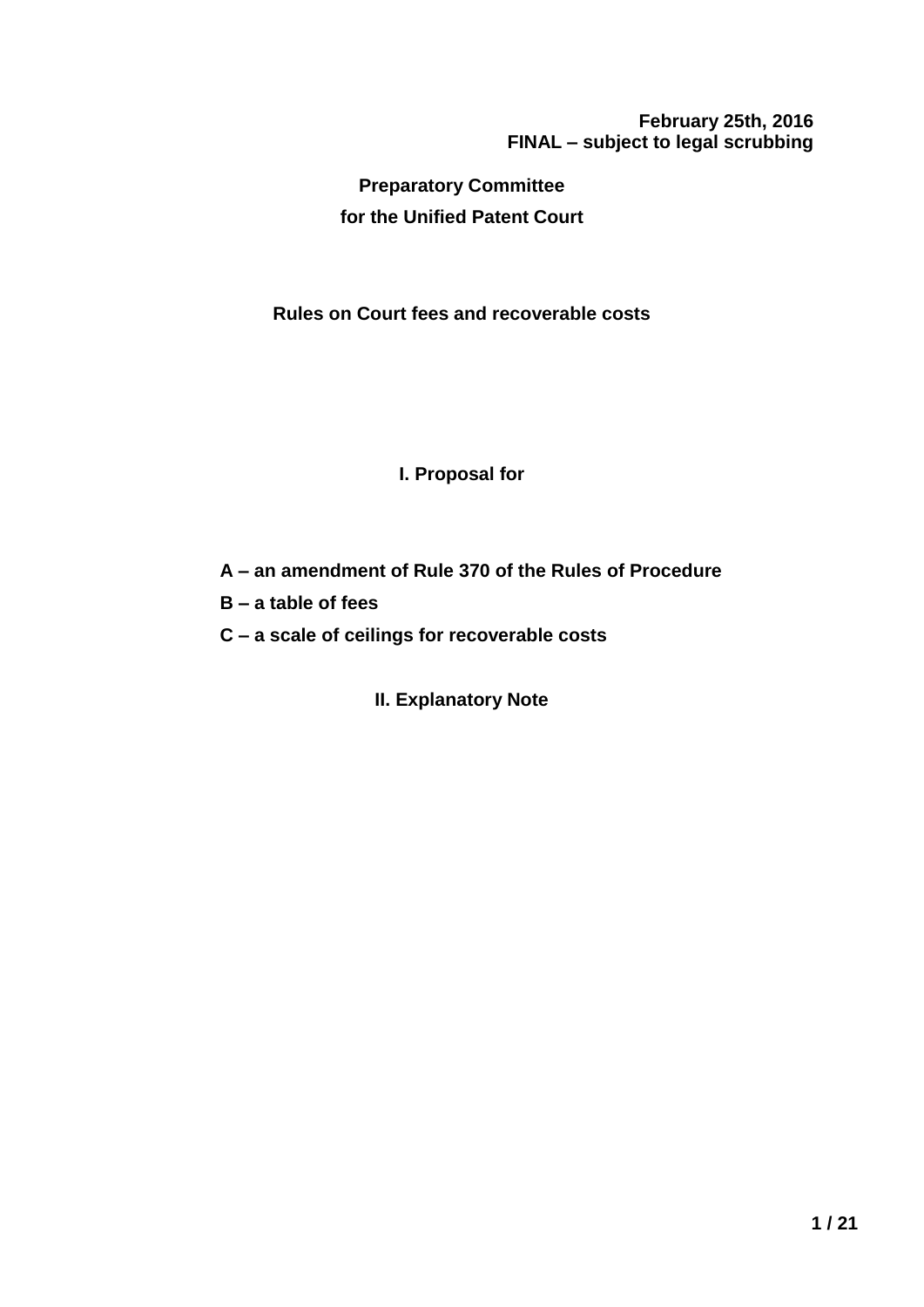# **A. Proposal for an amendment of PART 6 of the Rules of Procedure**

## **Part 6 – FEES AND LEGAL AID**

#### **Court Fees**

#### **Rule 370 – Court fees**

1. Court fees provided for in these Rules shall be levied in accordance with the provisions contained in this part and the table of fees adopted by the Administrative Committee in accordance with Art. 36 (3) UPCA.

2. A fixed fee shall be paid in accordance with section I (fixed fees) of the table of fees adopted by the Administrative Committee for the following actions at the Court of First Instance:

- (1.) Infringement action [R. 15]
- (2.) Counterclaim for infringement [R. 53]
- (3.) Action for declaration of non-infringement [R. 68]
- (4.) Action for compensation for license of right [R. 80.3]
- (5.) Application to determine damages [R. 132]

3. In addition to the fixed fee a value-based fee shall be due in accordance with section II (value-based fees) of the table of fees for those actions at the Court of First Instance of the preceding paragraph, which exceed a value of 500.000  $\epsilon$ .

4. For the following procedures and actions at the Court of First Instance a fee shall be paid in accordance with section III (other procedures and actions) of the table of fees adopted by the Administrative Committee: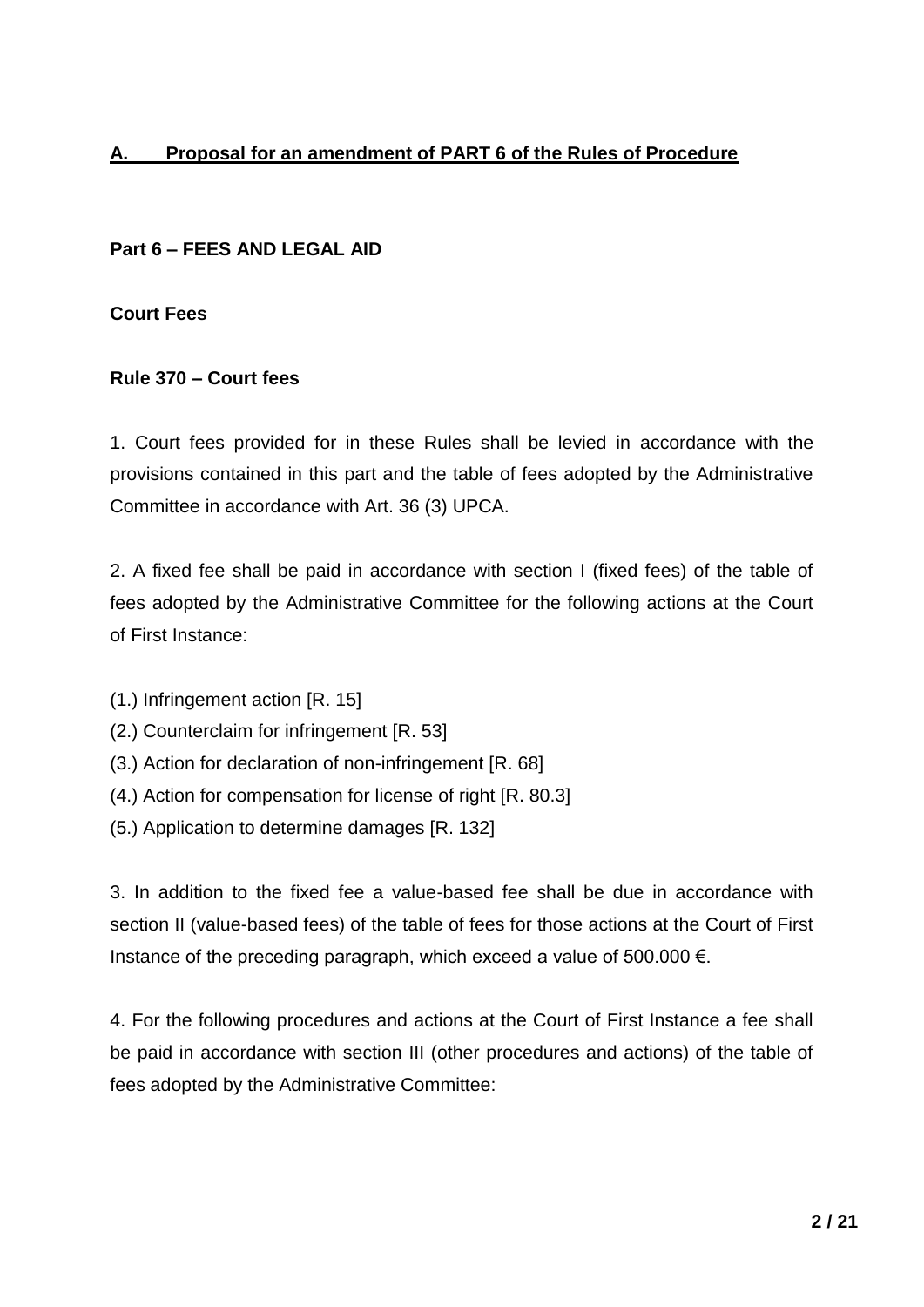- (1.) Revocation action [R. 47]
- (2.) Counterclaim for revocation [R. 26]
- (3.) Application for provisional measures [R. 206.5]
- (4.) Action against a decision of the European Patent Office [R. 88.3, 97.2]
- (5.) Application to preserve evidence [R. 192.5]
- (6.) Application for an order for inspection [R.199.2]
- (7.) Application for an order to freeze assets [R. 200.2]
- (8.) Filing a protective letter [R. 207.3]
- (9.) Application to prolong the period of a protective letter kept on the register

[R.207.8]

- (10.) Application for rehearing [R. 250]
- (11.) Application for re-establishment of rights [R. 320.2]
- (12.) Application to review a case management order [R. 333.3]
- (13.) Application to set aside decision by default [R. 356.2]

5. For the following procedures at the Court of Appeal fees shall be paid in accordance with section IV. of the table of fees adopted by the Administrative Committee:

- (1.) Appeal pursuant to Rule 220.1 (a) and (b) [R 228]
- (2.) Interlocutory appeals [R. 220.1 (c)]
- (3.) Application for leave to appeal [R. 221]
- (4.) Request for discretionary review [R. 220.2, R. 228]
- (5.) Application for re-establishment of rights [R. 320.2]
- (6.) Application to review a case management order [R. 333.3]
- (7.) Application to set aside decision by default [R. 356.2]

6. The assessment of the value of the relevant action (Rule 370.3) shall reflect the objective interest pursued by the filing party at the time of filing the action. In deciding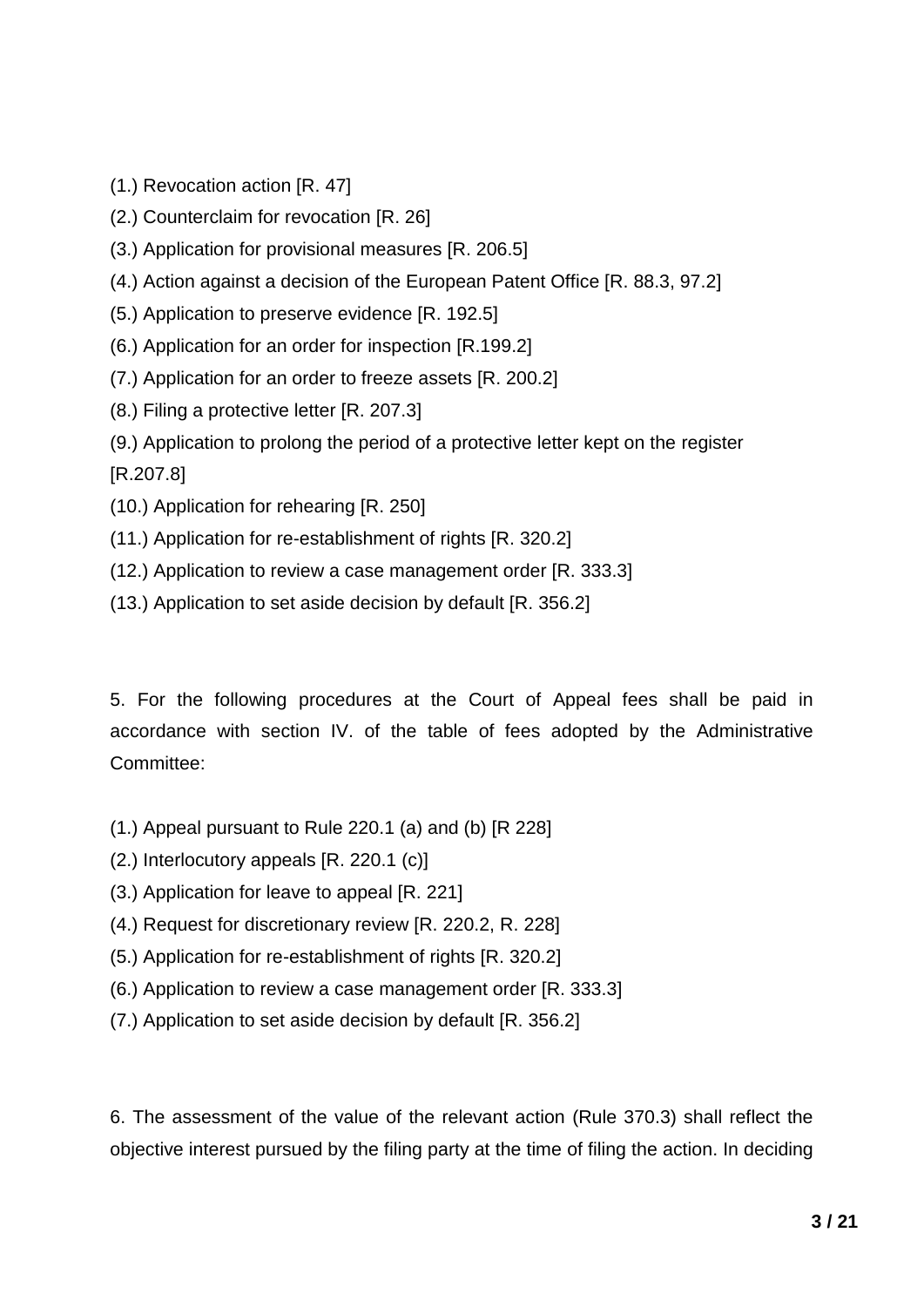on the value, the Court may in particular take into account the guidelines laid down in the decision of the Administrative Committee for this purpose.

7. If an action has more than one claimant and/or more than one defendant or if an action concerns a plurality of patents only one fixed fee and, if applicable, one valuebased fee shall apply.<sup>1</sup>

8. Small enterprises and micro-enterprises are entitled to pay only 60 % of the fees provided for in subsections 2 to 5 above (hereinafter: regular fees) under the following criteria:

a) In the statement of claim or counterclaim or in the application for a procedure or an appeal the applicant shall lodge with the Registry a notification in an electronic form in the language of the proceedings.

In this notification the applicant shall provide an affirmation that he fulfills either the criteria of a "small enterprise" or a "micro-enterprise" as defined in Title I of Annex of the Recommendation of the European Commission n° 2003/361 of 6 May 2003.

b) If the requirements referred to above have not been met rule 16 applies mutatis mutandis.

c) The Court, on its own motion, may order the applicant to supply further documentation including any document linked to its financial resources. The application shall be dealt with by the Court without delay.

d) The Court may, at any time, on its own motion, and after having heard the applicant order payment of

(1) the remainder of the regular fee, in case payment of just 60 % of the regular fees is manifestly disproportionate and unreasonable in respect of the financial capacity of the applicant;

<sup>1</sup> Rule 304 RoP has to be deleted accordingly.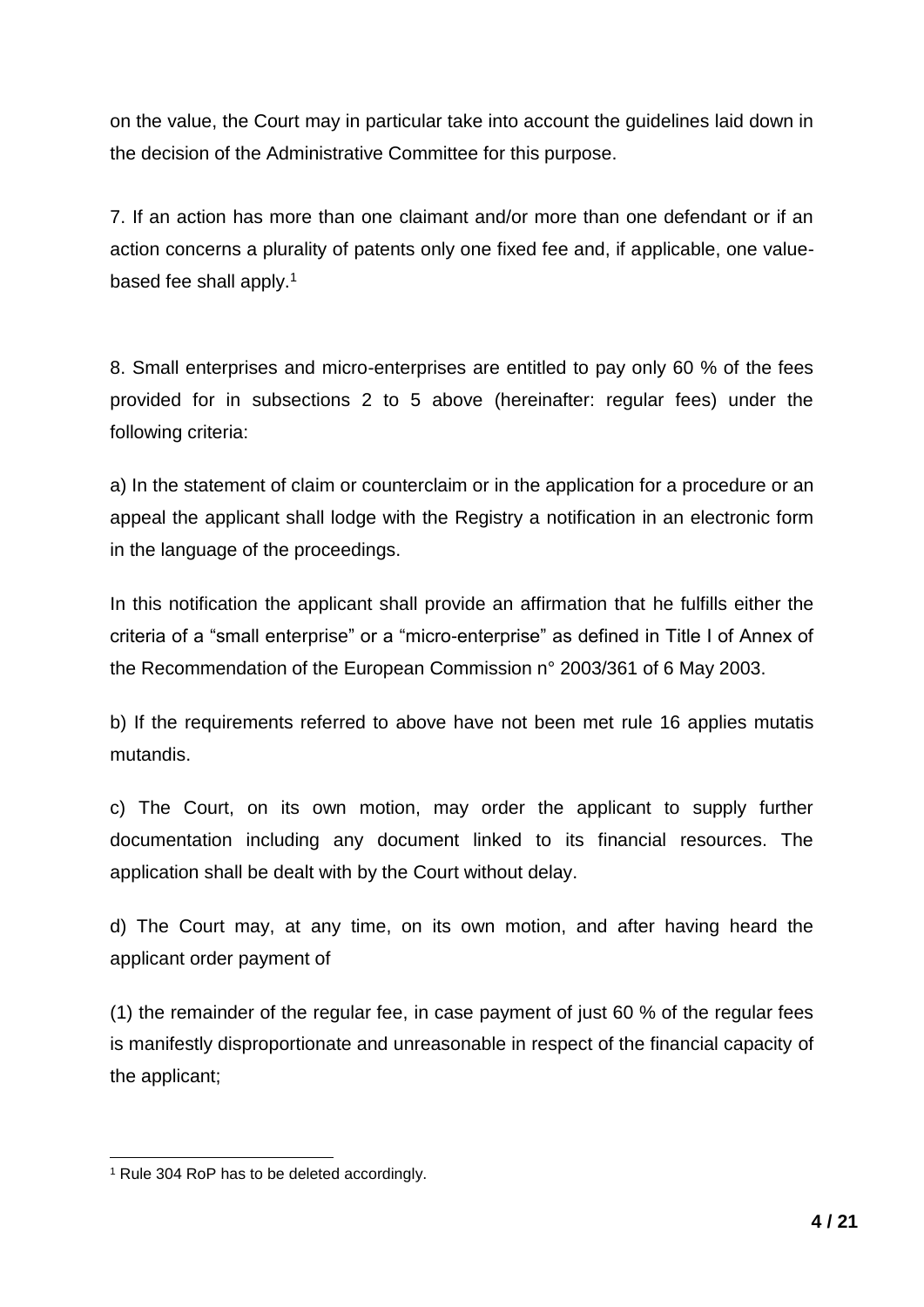(2) the remainder of the regular fee plus an additional 50 %, if the affirmation given by the applicant is found to be wholly or partially incorrect.

An order of an additional fee pursuant to paragraph (1) and (2) above shall state the reasons on which it is based and may be appealed to the Court of Appeal in accordance with rule 220.2.

If the additional fee is not paid within the time limit given by the Court, a decision by default against the applicant will be given by the Court pursuant to Rule 355.

9. Reimbursements of fixed and value-based fees

(a) If the action is heard by a single judge (Rule 345.6.) the party liable for the Court fees will be reimbursed by 25 %.

(b) In case of the withdrawal of an action (Rule 265) the party liable for the Court fees will be reimbursed by:

| 60 % | if the action is withdrawn before the conclusion of the written procedure |
|------|---------------------------------------------------------------------------|
| 40 % | if the action is withdrawn before the conclusion of the interim procedure |
| 20%  | if the action is withdrawn before the conclusion of the oral procedure    |

(c) If the parties have concluded their action by way of settlement the party liable for the Court fees will be reimbursed by:

| 60 % | if the action is settled before the conclusion of the written procedure |
|------|-------------------------------------------------------------------------|
| 40 % | If the action is settled before the conclusion of the interim procedure |
| 20%  | if the action is settled before the conclusion of the oral procedure    |

(d) Only one of the reimbursements referred to in subsection (a), (b) and (c) will apply per action and party. Where more than one reimbursement is applicable, the larger will be applied for each party.

(e) In exceptional cases, having regard, in particular, to the stage of the proceedings and the procedural behavior of the party, the Court may decide to deny or decrease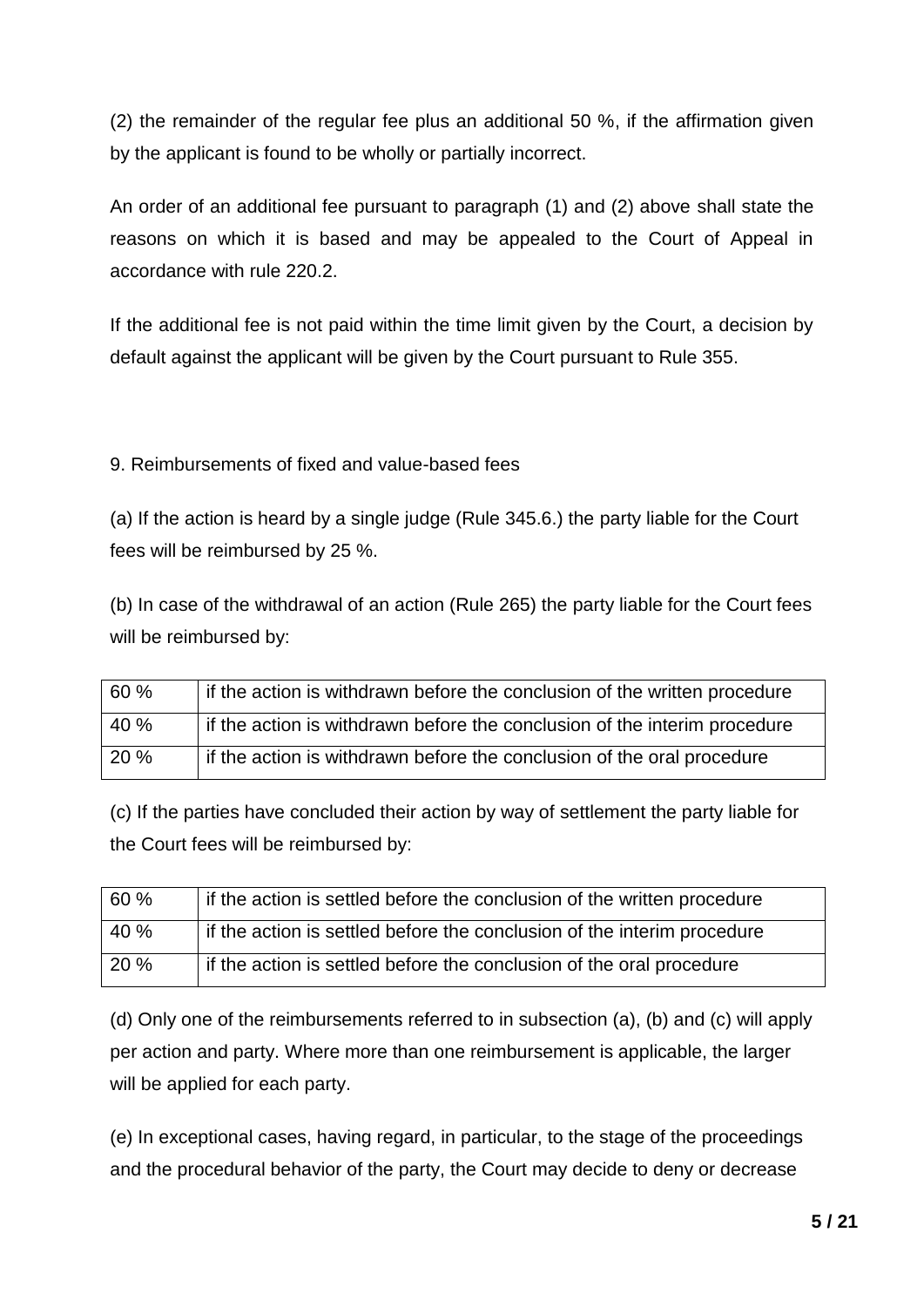the reimbursement according to subsection (b) and (c) of the aforementioned provisions.

10. If the amount of payable Court fees threatens the economic existence of a party who is not a natural person, and has presented reasonably available and plausible evidence to support that the amount of Court fees threatens its economic existence, the Court may upon request by that party, wholly or partially reimburse the fixed and value-based fee. The request shall be dealt with by the Court without delay. In reaching a decision the Court shall reflect on all circumstances of the case including the procedural behaviour of the party. Before making such a decision the Court may give the other party an opportunity to be heard. A party who is adversely affected by the order may bring an appeal pursuant to Rule 220.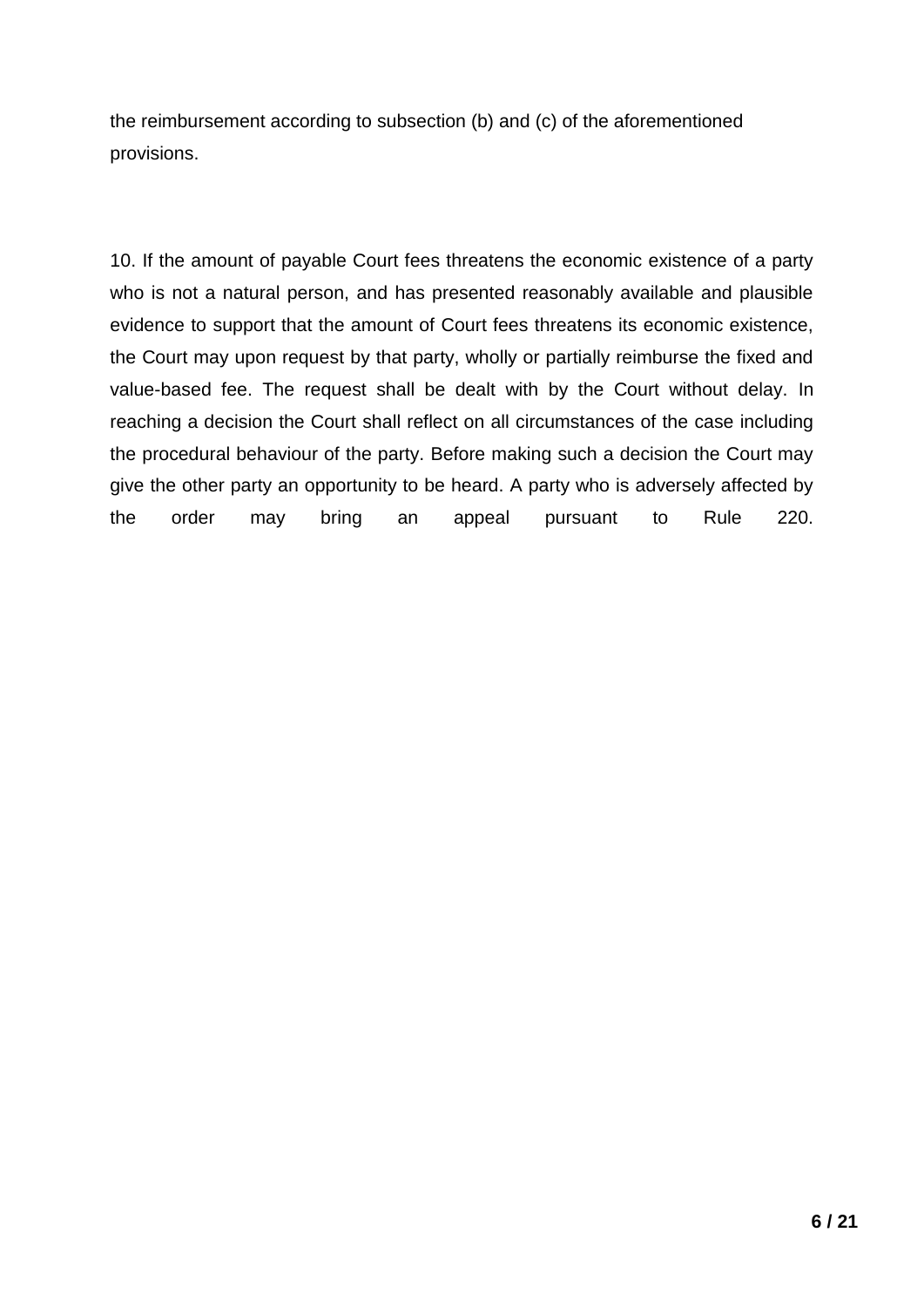## **B. Table of fees**

# *DRAFT*

# **The Administrative Committee of the Unified Patent Court**

**Decision** 

# **The Administrative Committee adopts pursuant to Article 36 (3) of the Agreement on a Unified Patent Court the following table of fees:**

# **I. Fixed fees (Court of First Instance)**

| <b>Procedures/actions</b>                              | <b>Fixed fee</b> |
|--------------------------------------------------------|------------------|
| Infringement action [R. 15]                            | 11.000 €         |
| Counterclaim for infringement [R. 53]                  | 11.000 €         |
| Action for declaration of non-infringement [R. 68]     | 11.000 €         |
| Action for compensation for license of right [R. 80.3] | 11.000 €         |
| Application to determine damages [R. 132]              | $3.000 \in$      |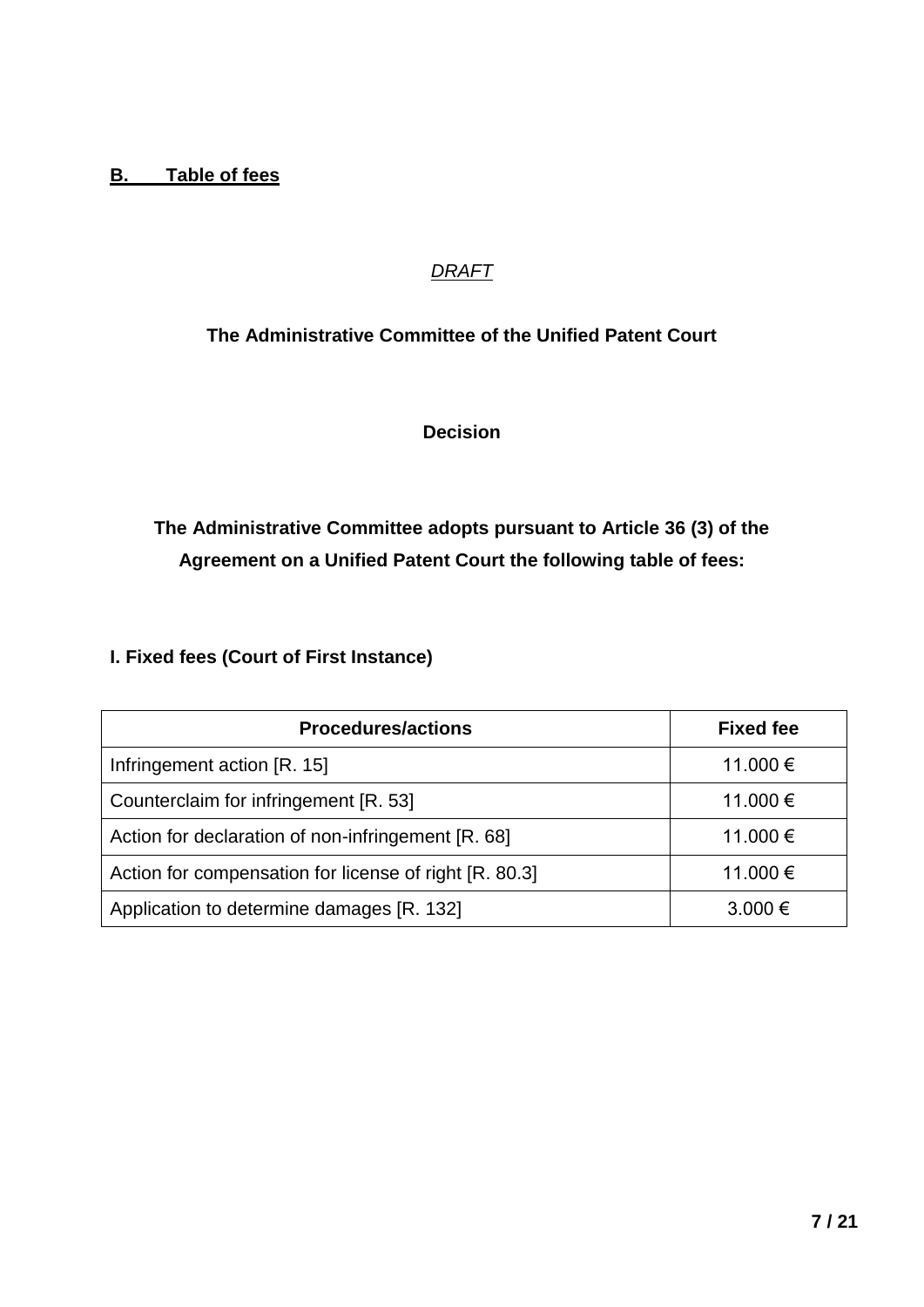# **II. Value-based fees (Court of First Instance and Court of Appeal)**

| Value of action                           | additional value-based fee |
|-------------------------------------------|----------------------------|
| Up to and including 500.000 $\epsilon$    | $0 \in$                    |
| Up to and including 750.000 $\epsilon$    | 2.500€                     |
| Up to and including 1.000.000 $\epsilon$  | 4.000€                     |
| Up to and including 1.500.000 €           | 8.000€                     |
| Up to and including 2.000.000 $\epsilon$  | 13.000€                    |
| Up to and including $3.000.000 \in$       | 20.000€                    |
| Up to and including 4.000.000 $\epsilon$  | 26.000€                    |
| Up to and including 5.000.000 $\epsilon$  | 32.000 €                   |
| Up to and including 6.000.000 $\epsilon$  | 39.000€                    |
| Up to and including 7.000.000 $\epsilon$  | 46.000€                    |
| Up to and including 8.000.000 $\epsilon$  | 52.000€                    |
| Up to and including $9.000.000 \in$       | 58.000€                    |
| Up to and including 10.000.000 $\epsilon$ | 65.000€                    |
| Up to and including 15.000.000 $\epsilon$ | 75.000€                    |
| Up to and including 20.000.000 $\epsilon$ | 100.000 €                  |
| Up to and including 25.000.000 $\epsilon$ | 125.000 €                  |
| Up to and including 30.000.000 $\epsilon$ | 150.000 €                  |
| Up to and including 50.000.000 $\epsilon$ | 250.000€                   |
| more than 50.000.000 €                    | 325.000 €                  |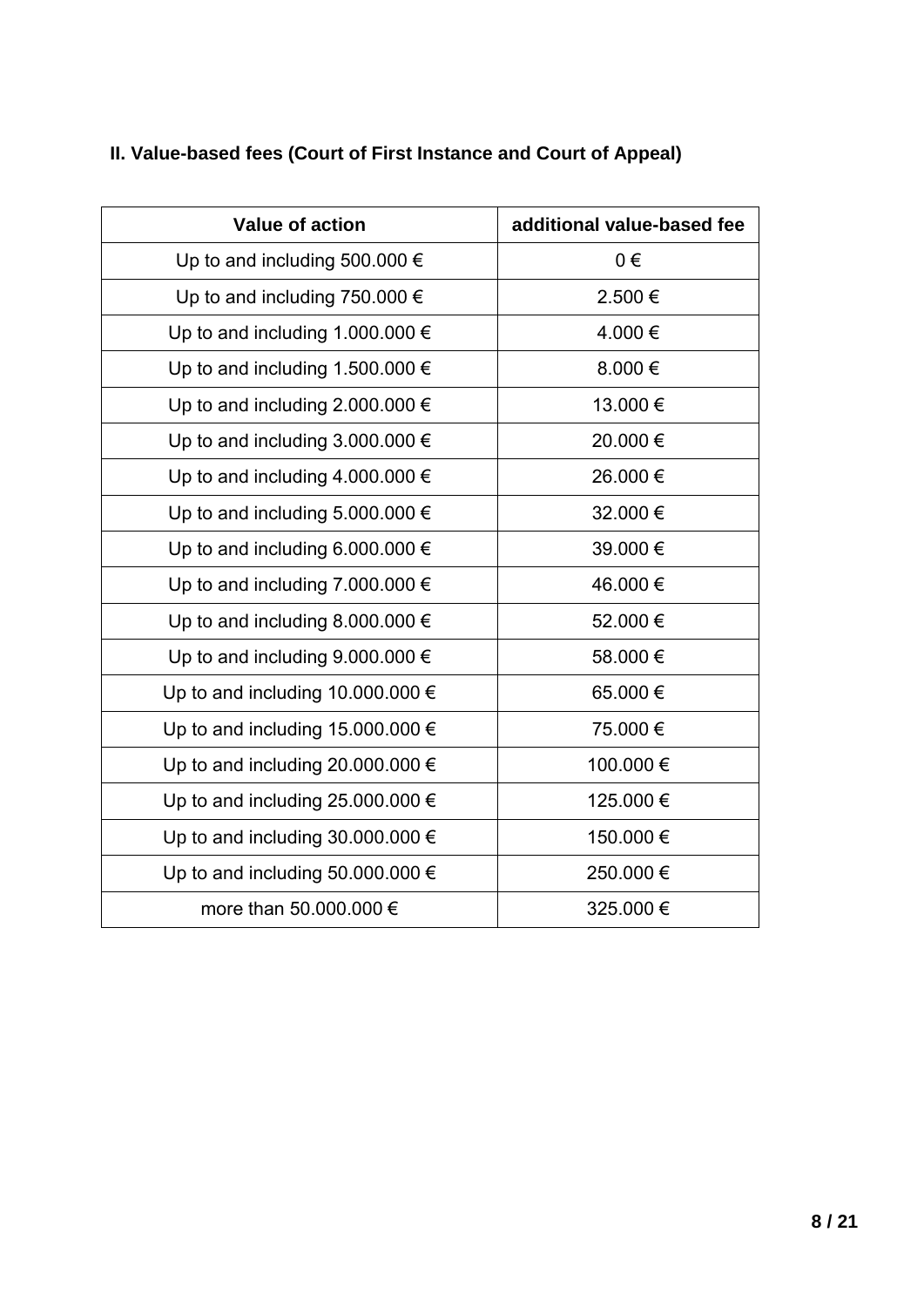# **III. Other procedures and actions (Court of First Instance)**

| <b>Procedures/actions</b>                                                                   | <b>Fixed Fee</b>                                                                |
|---------------------------------------------------------------------------------------------|---------------------------------------------------------------------------------|
| Revocation action [R. 47]                                                                   | 20.000€                                                                         |
| Counterclaim for revocation [R. 26]                                                         | same fee as the<br>infringement action<br>subject to a fee limit of<br>20.000 € |
| Application for provisional measures [R. 206.5]                                             | 11.000 €                                                                        |
| Action against a decision of the European Patent Office<br>[R. 88.3, 97.2]                  | 1.000 €                                                                         |
| Application to preserve evidence [R. 192.5]                                                 | 350€                                                                            |
| Application for an order for inspection [R. 199.2]                                          | 350€                                                                            |
| Application for an order to freeze assets [R. 200.2]                                        | 1.000€                                                                          |
| Filing a protective letter [R. 207.3]                                                       | 200€                                                                            |
| Application to prolong the period of a protective letter<br>kept on the register [R. 207.8] | 100€                                                                            |
| Application to review a case management order [R.<br>333.3]                                 | 300€                                                                            |
| Application to set aside decision by default [R. 356.2]                                     | 1.000 €                                                                         |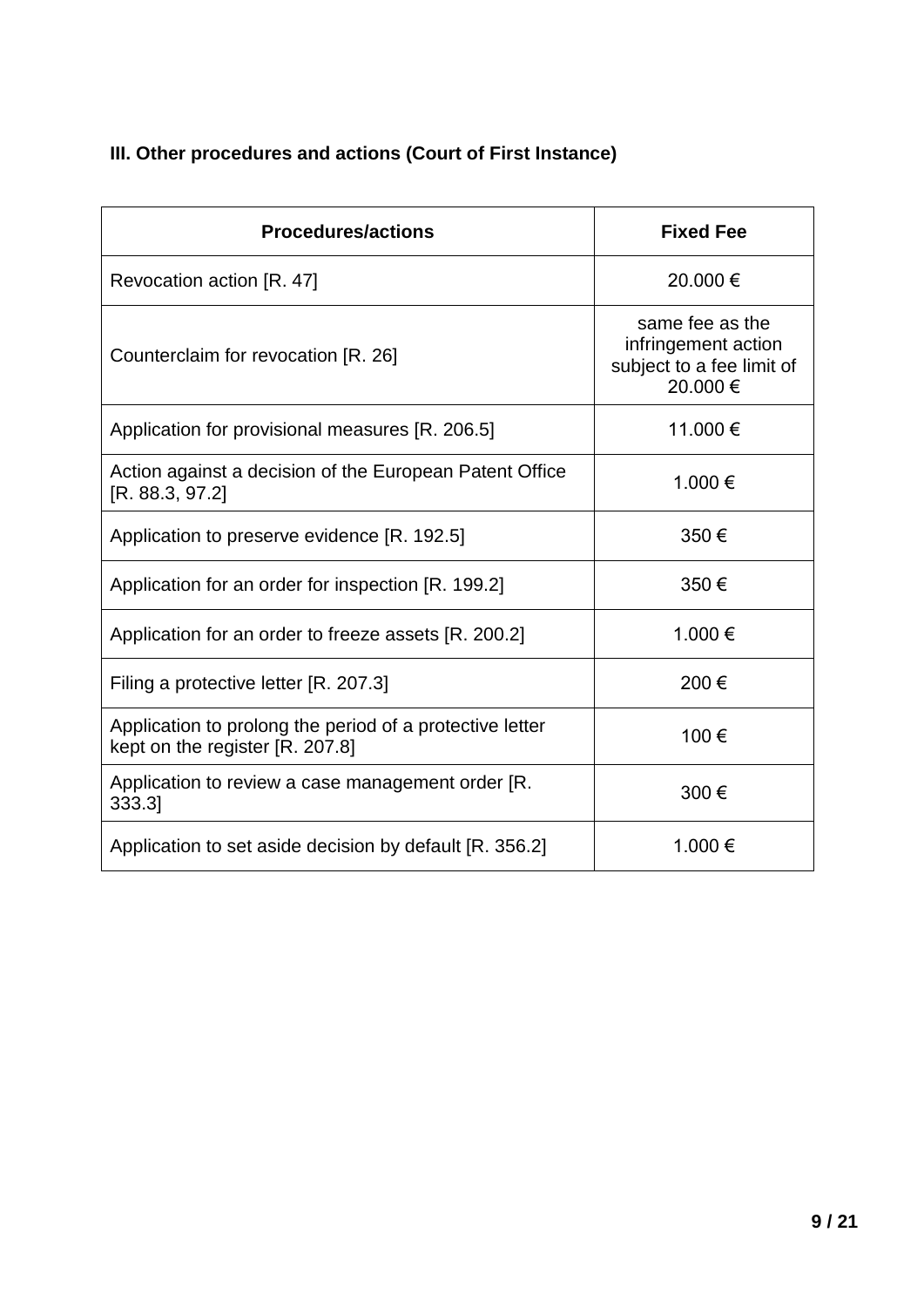# **IV. Court of Appeal**

| <b>Appeals/applications</b>                                                                                                              | Fee                                                                  |
|------------------------------------------------------------------------------------------------------------------------------------------|----------------------------------------------------------------------|
| Appeal pursuant to Rule 220.1 (a) and (b) [R 228] as to<br>an application for provisional measures [R. 206.5]                            | 11.000 €                                                             |
| Appeal pursuant to Rule 220.1 (a) and (b) [R 228] as to<br>an infringement action [R. 15]                                                | 11.000 € + additional<br>value-based fee<br>according to table II    |
| Appeal pursuant to Rule 220.1 (a) and (b) [R 228] as to a<br>counterclaim for infringement [R. 53]                                       | 11.000 € + additional<br>value-based fee<br>according to table II    |
| Appeal pursuant to Rule 220.1 (a) and (b) [R 228] as to a<br>revocation action [R. 47]                                                   | 20.000 €                                                             |
| Appeal pursuant to Rule 220.1 (a) and (b) [R 228] as to a<br>counterclaim for revocation [R. 26]                                         | fee paid in the first<br>instance                                    |
| Appeal pursuant to Rule 220.1 (a) and (b) [R 228] as to<br>an action for declaration of non-infringement [R. 68]                         | 11,000 € + additional<br>value-based fee<br>according to table II    |
| Appeal pursuant to Rule 220.1 (a) and (b) [R 228] as to<br>an action for compensation for license of right [R. 80.3]                     | 11.000 € + additional<br>value-based fee<br>according to table II    |
| Appeal pursuant to Rule 220.1 (a) and (b) [R 228] as to<br>an application to determine damages [R. 132]                                  | $[3.000 € + additional$<br>value-based fee<br>according to table II] |
| Application for rehearing [R. 250]                                                                                                       | 2.500€                                                               |
| Appeal pursuant to Rule 220.1 (a) and (b) [R 228] as to<br>an action against a decision of the European Patent<br>Office [R. 88.3, 97.2] | 1.000 €                                                              |
| Interlocutory appeals [R. 220.1(c.), 228]                                                                                                | 3.000€                                                               |
| Application for leave to appeal against cost decisions [R.<br>221, 228]                                                                  | 1.500€                                                               |
| Request for discretionary review [R. 220.3, 228]                                                                                         | 350€                                                                 |
| Application for re-establishment of rights [R. 320.2]                                                                                    | 350€                                                                 |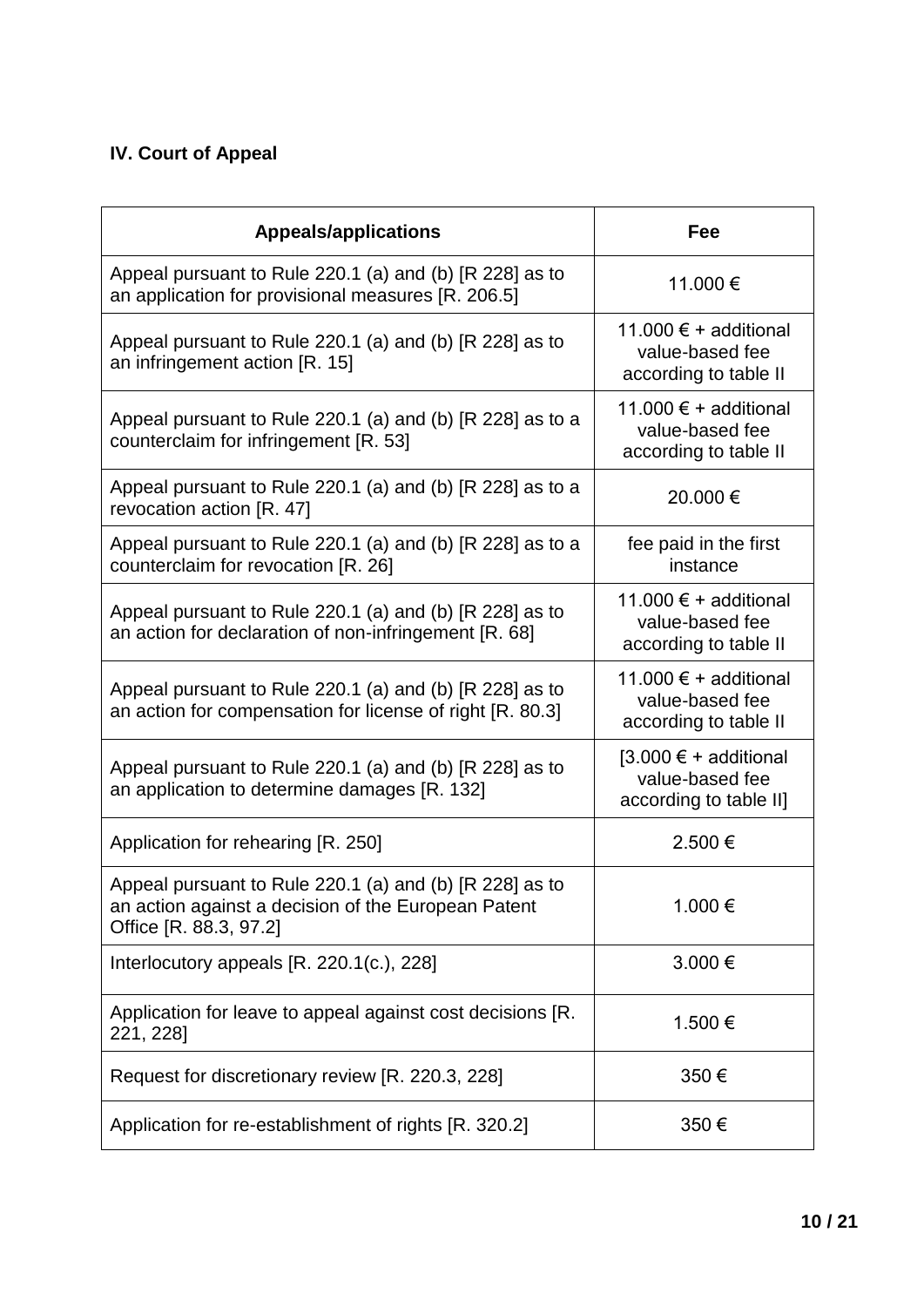| <b>Appeals/applications</b>                                | Fee         |
|------------------------------------------------------------|-------------|
| Application to review a case management order [R.<br>333.3 | $300 \in$   |
| Application to set aside decision by default [R. 356.2]    | $1.000 \in$ |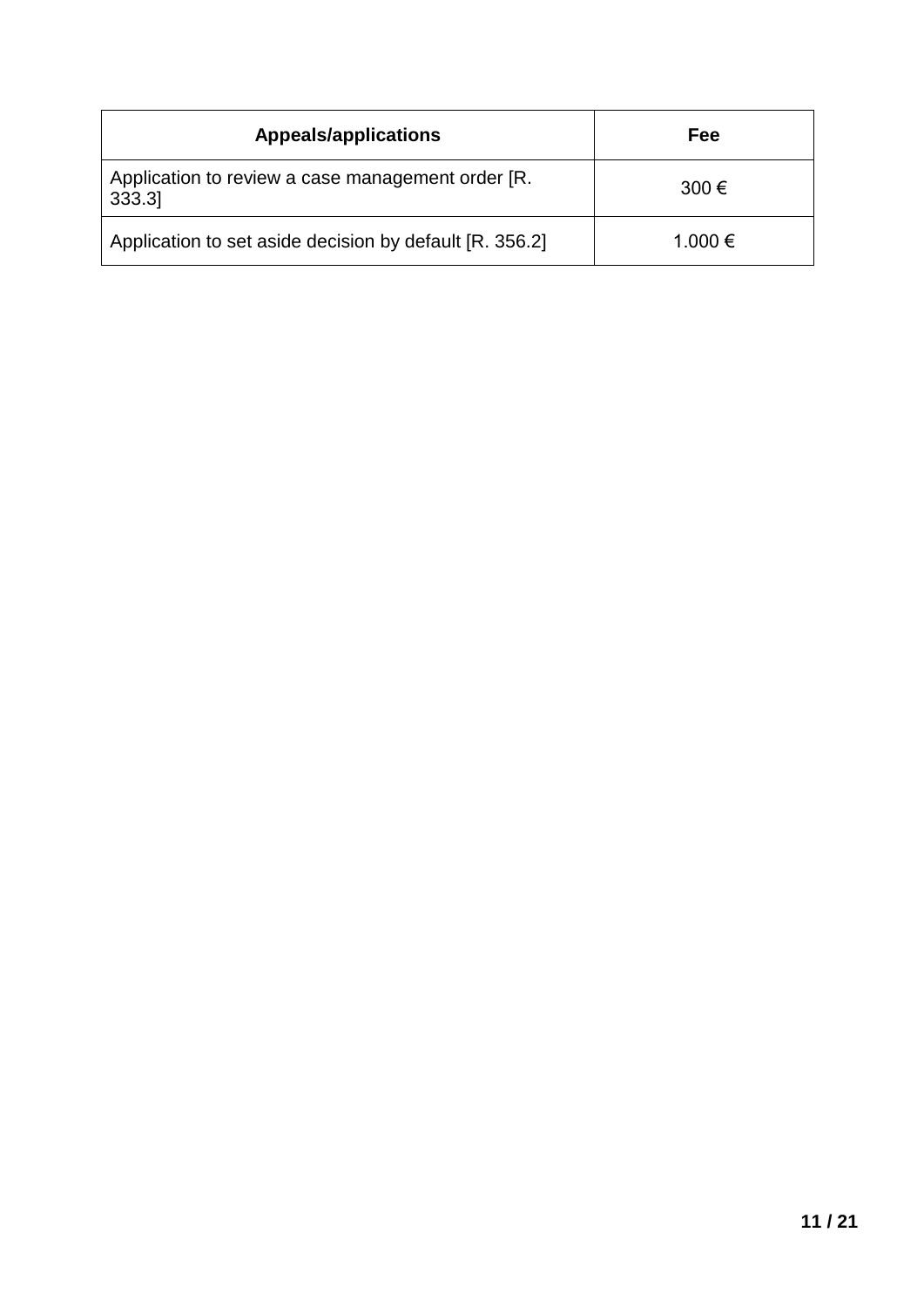## **C. Scale of ceilings for recoverable costs**

## *DRAFT*

# **Decision of the Administrative Committee of the Unified Patent Court on the scale of recoverable cost ceilings**

The Administrative Committee,

Having regard to Article 69 (1) of the Agreement on a Unified Patent Court (hereinafter: Agreement) and pursuant to Rule 152(2) of the Rules of Procedure of the Unified Patent Court (hereinafter: RoP),

Considering that:

(1) Article 69 of the Agreement qualifies the general rule that the unsuccessful party shall bear the successful party's costs by a number of principles, which serve as important safeguards when the Court makes its decision on costs, by allowing for exceptions from the general rule or limiting its application. The ceiling on the recoverable representation costs is only one of the safeguards against undue cost recovery, and the last one to apply when the Court makes its decision on costs. Firstly, only reasonable and proportionate legal costs and other expenses incurred by the successful party may be recovered from the unsuccessful party. Moreover, equity may also serve as a self-standing ground for rendering the general rule inapplicable. Furthermore, in case of partial success or in exceptional circumstances, the Court may order the parties to bear their own costs, or apply a different apportionment of cost, based on equity. Unnecessary costs caused to the Court or the other party shall be borne by the party incurring them, which means that even the successful party has to reimburse costs caused that are deemed unnecessary by the Court. Only the recoverable costs established in compliance with these principles is measured against the ceilings set forth in this Decision. There is a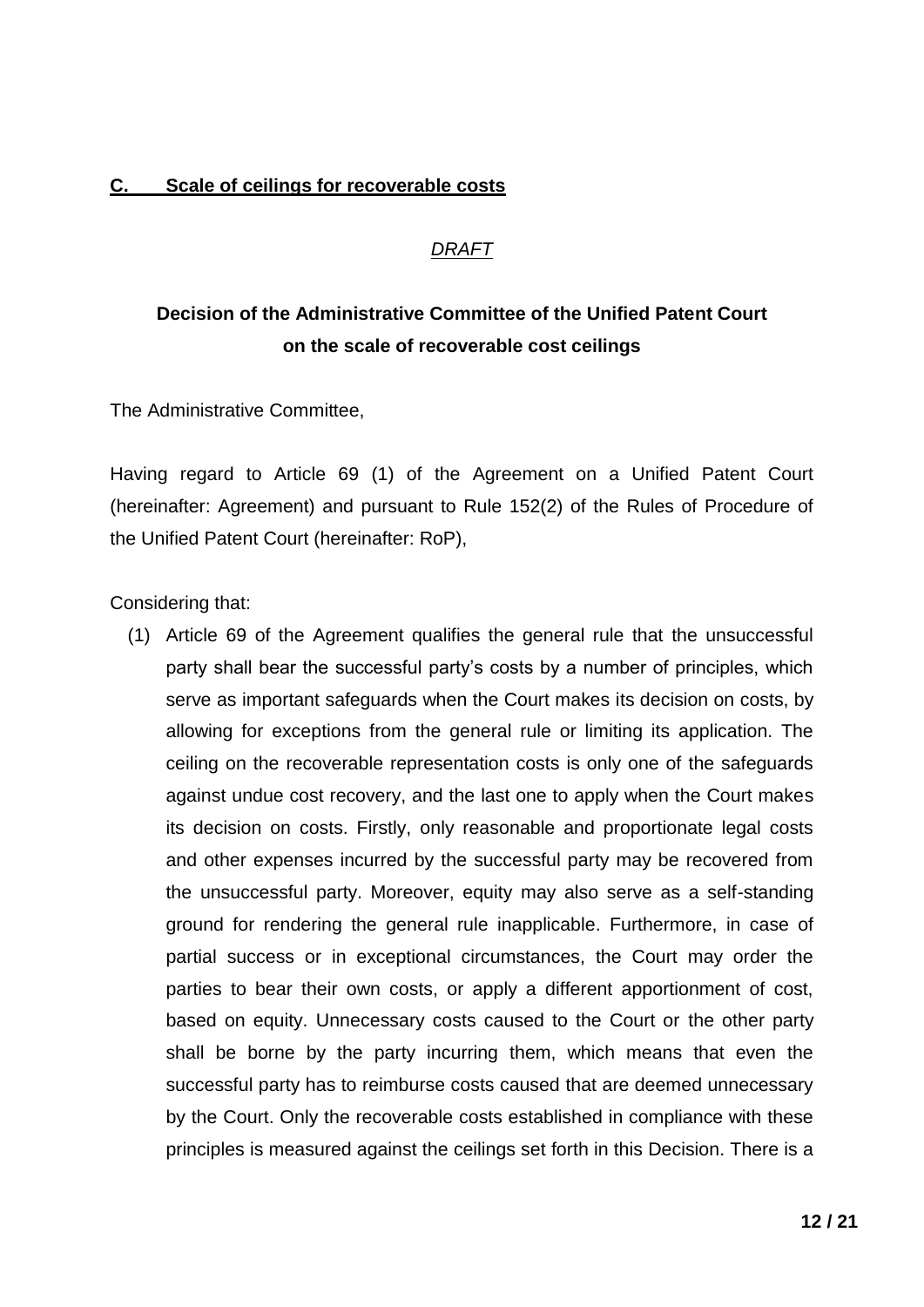large margin of appreciation for the Court when applying the safeguarding principles before making a cost decision, and thus, the ceilings are only to be regarded as a safety net, i.e. an absolute cap on recoverable representation costs applicable in every case.

- (2) In limited situations, such as the particular complexity of the case or multiple languages used in the proceedings having an impact on the representation costs, the ceiling laid down in the Annex upon request by one party, having regard to the financial capability of all the parties in the light of the principle of fair access to justice may be raised up to a certain extent.
- (3) Upon request of one of the parties, the Court may lower the ceiling applicable in the Annex with regard to that party if, in the event that the requesting party is unsuccessful, the applicable level of recoverable costs of representation to be awarded to the successful party would threaten the economic existence of the requesting party, especially if the latter is a micro-enterprise, SME, non-profit organisation, university, public research organisation or natural person. For this purpose the Court shall take into consideration all available information on the parties, including, where possible, the procedural behaviour of the parties, the applicable level of the ceiling for recoverable costs in comparison with the annual turnover of both parties, the type of economic activity of both parties, as well as the impact the lowering of the ceiling would have on the other party.
- (4) The Rules of Procedure shall apply mutatis mutandis when the Court decides on a request to raising or lowering the ceiling laid down in the Annex.
- (5) Apart from the regular adjustment pursuant to Rule 152(2), an early review of the scale of ceilings for recoverable costs is called for, with a view of possible amendments, in the light of the practice of how judges apply the cost recovery rules.

HAS ADOPTED THIS DECISION:

## **Article 1**

- (1) The scale of ceilings for recoverable costs shall be set forth in the Annex.
- (2) The ceilings of recoverable costs shall apply to representation costs.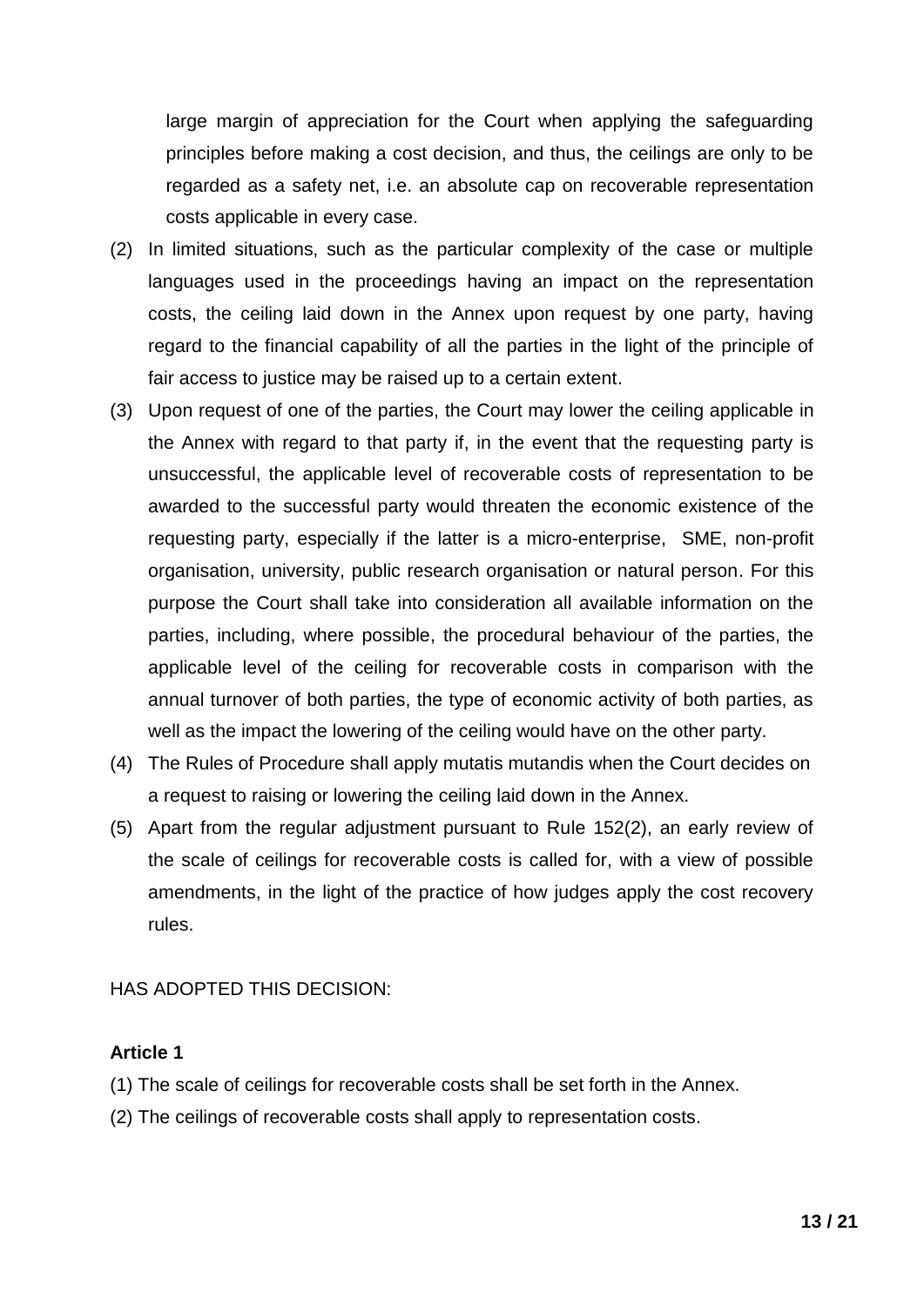(3) The ceiling shall be applied to each instance of the Court proceedings regardless of the number of parties, claims or patents concerned.

(4) In case of partial success, the ceiling applicable in the case shall correspond to the proportion of success of the party seeking cost recovery.

## **Article 2**

In limited situations, such as the particular complexity of the case or multiple languages used in the proceeding, the Court may upon request by one party, having regard to the financial capability of all the parties in the light of the principle of fair access to justice, raise the ceiling laid down in the Annex:

- a) by up to 50 % of the applicable level in the scale corresponding to a value of the proceeding up to and including EUR 1 million;
- b) by up to 25 % of the applicable level in the scale corresponding to a value of the proceeding of more than EUR 1 million and up to and including EUR 50 million;

c) up to EUR 5 million in cases with a value of the proceeding of more than EUR 50 million.

(2) Upon request of one of the parties, the Court may lower the ceiling applicable in the Annex with regard to that party if, in the event that the requesting party is unsuccessful, the amount of recoverable costs of representation to be awarded to the successful party would threaten the economic existence of the requesting party, especially if the latter is a micro-enterprise, SME, non-profit organisation, university, public research organisation or natural person.

(3) When deciding upon a request to lower the ceiling, the Court shall take into consideration all available information on the parties and circumstances, including, where possible, the procedural behaviour of the parties, the applicable level of the ceiling for recoverable costs in comparison with the annual turnover of both parties, the type of economic activity of both parties, as well as the impact the lowering of the ceiling would have on the other party.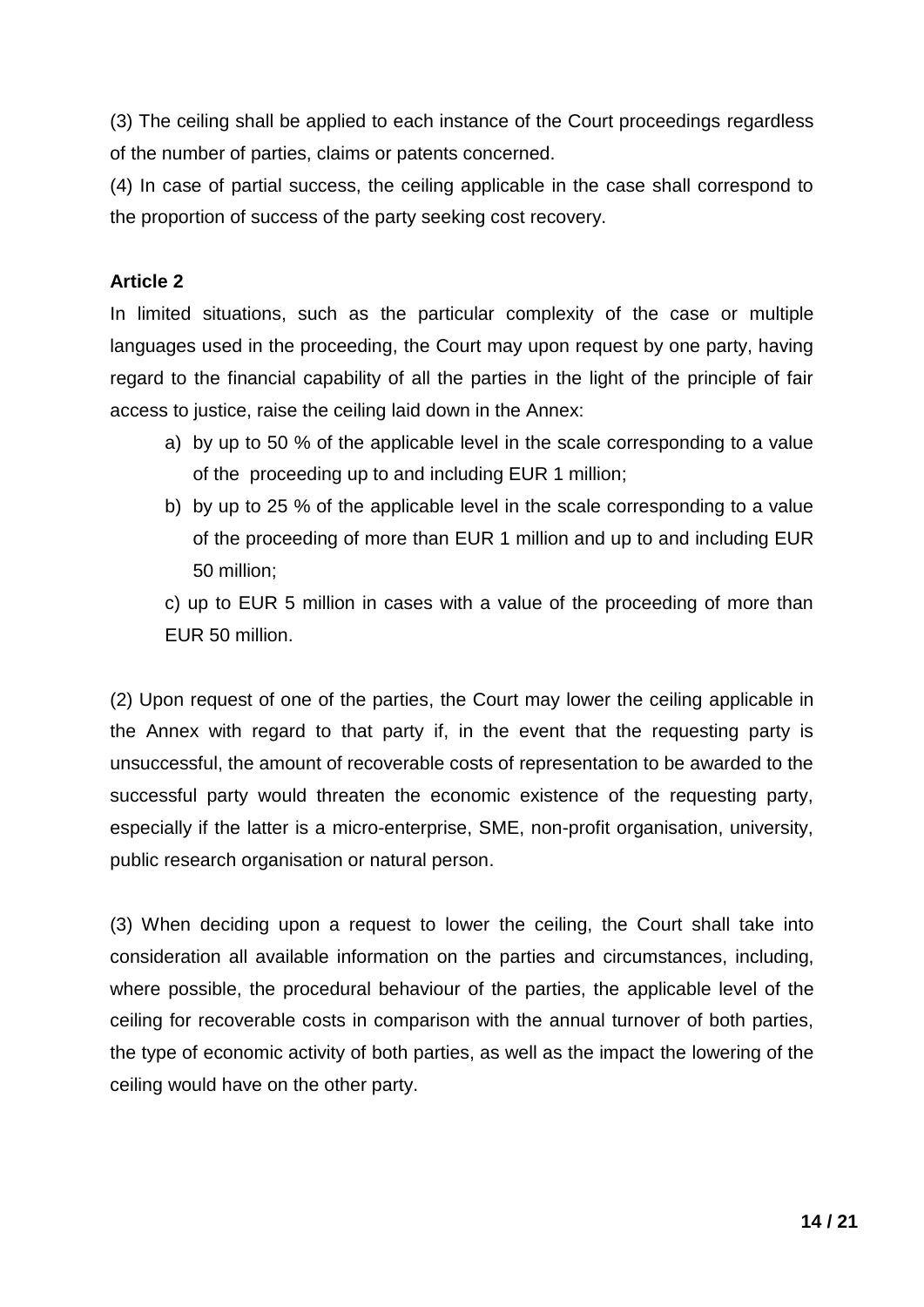(4) A request to raise or lower the ceiling shall be made as soon as possible and practicable in the proceeding. This may be with the Statement of claim by the plaintiff, or with the Statement of defence by the defendant but shall be lodged in sufficient time to enable the Court to make a decision before closure of the interim procedure. The request shall include all reasonably available evidence.

(5) The request shall be dealt with by the Court without delay after having heard the parties and at the latest before closure of the interim procedure.

## **Article 3**

The Administrative Committee shall review this Decision within two years after the entry into force of the Agreement, and thereafter every [three] years.

## **Article 4**

This Decision shall enter into force on […].

Done at [ …] on […] For the Administrative Committee The Chairman

## **Annex**

Scale of ceilings for recoverable costs

| Value of the proceeding                   | <b>Ceiling for recoverable costs</b> |
|-------------------------------------------|--------------------------------------|
| Up to and including 250.000 $\epsilon$    | Up to 38.000 €                       |
| Up to and including 500.000 $\epsilon$    | Up to 56.000 €                       |
| Up to and including 1.000.000 $\epsilon$  | Up to 112.000 €                      |
| Up to and including 2.000.000 $\epsilon$  | Up to 200.000 €                      |
| Up to and including 4.000.000 $\epsilon$  | Up to 400.000 €                      |
| Up to and including 8.000.000 $\epsilon$  | Up to 600.000 €                      |
| Up to and including 16.000.000 $\epsilon$ | Up to 800.000 €                      |
| Up to and including 30.000.000 $\epsilon$ | Up to 1.200.000 €                    |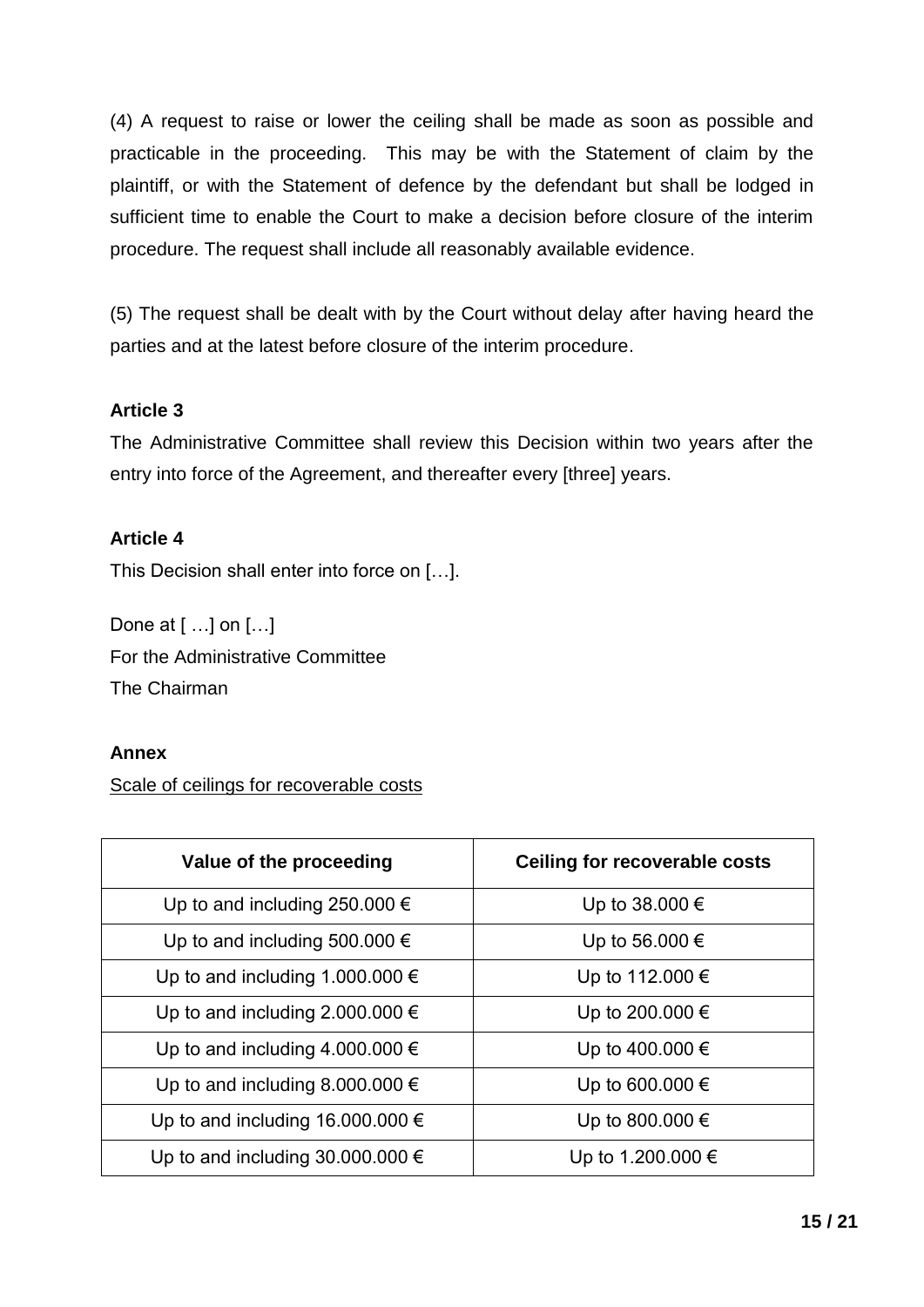| Value of the proceeding                   | Ceiling for recoverable costs |
|-------------------------------------------|-------------------------------|
| Up to and including 50.000.000 $\epsilon$ | Up to 1.500.000 €             |
| More than 50,000,000 $\epsilon$           | Up to 2.000.000 €             |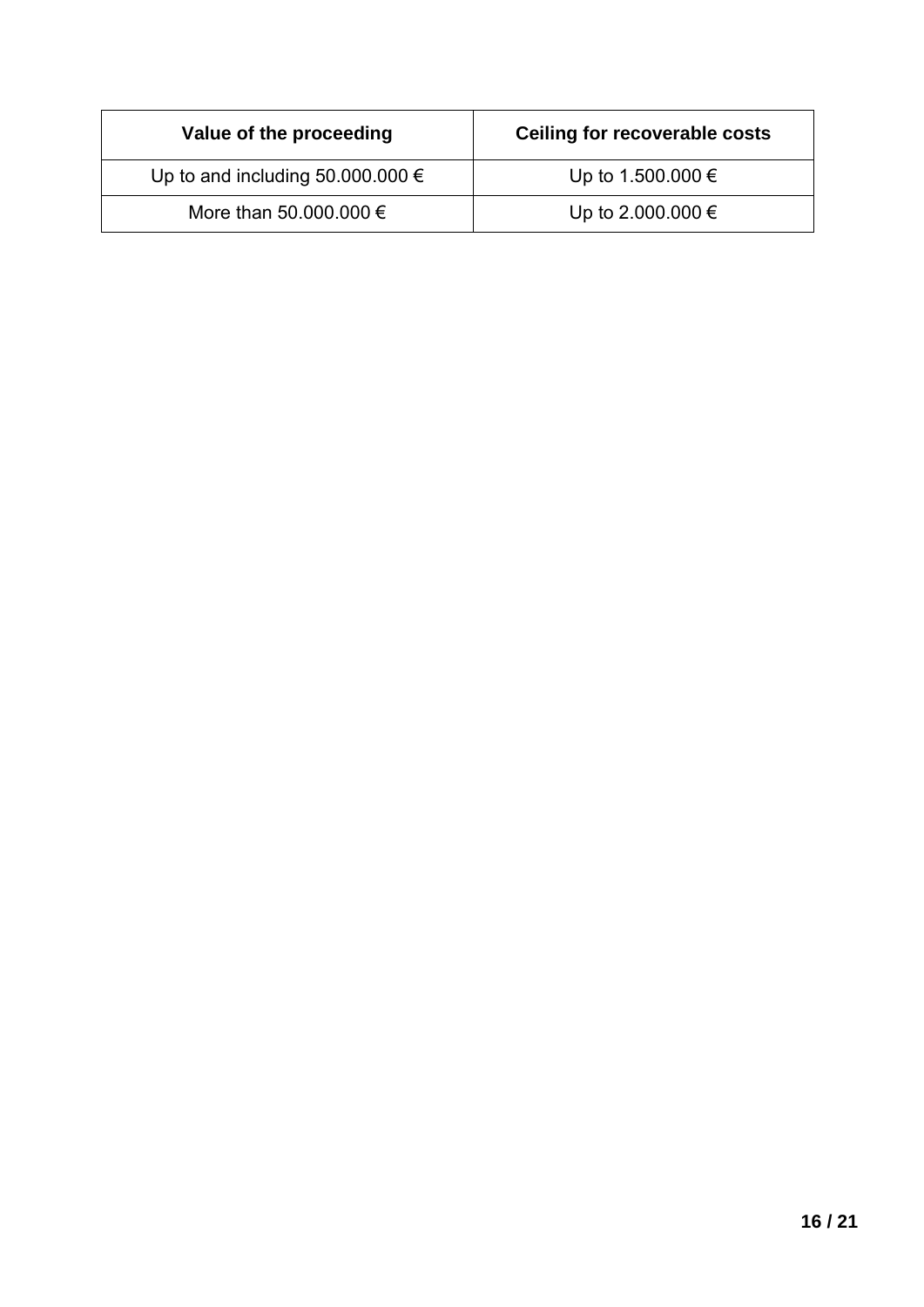## **II. Explanatory Note**

#### **Introduction**

The attached proposal on Court Fees and recoverable costs provides a delicate balance of Member States' views, comments made in responses to the consultation over the summer and recommendations from the UPC Expert Panel. The proposal must still be subject to legal checking.

## **A. Rule 370 – Court Fees**

## *Fees for other counterclaims pursuant to Article 32 (1) (a) UPCA*

During the consultation it was remarked that it is unclear as to exactly what the fee related to and so when it would be incurred. We have therefore deleted it from the list of fees at paragraph 2.

## *Fees for Application for and withdrawal of an opt-out*

One of the few areas of clear consensus in consultation responses was that the opt-out fee should be removed or lowered to reflect the commitment made by the Preparatory Committee that the fees for both the opt-out and its withdrawal are set to reclaim administrative costs only and that the Court would not profit from either of these.

We now know much more detail as to how the proposed opt-out process will work and that the administration burden rests almost entirely with the applicant. We also know that any cost to the Court associated with the opt-out is related to processing the fee. There is no additional cost for the Case Management System to process opt-out requests if there is no fee. Requiring people to make payment generates costs for the court which would not be needed if there were no fee. So, removing the fee removes the cost; it also eliminates the problem of how to process payments particularly during provisional application and honours the commitment already made to only reclaim administrative costs for the opt-out.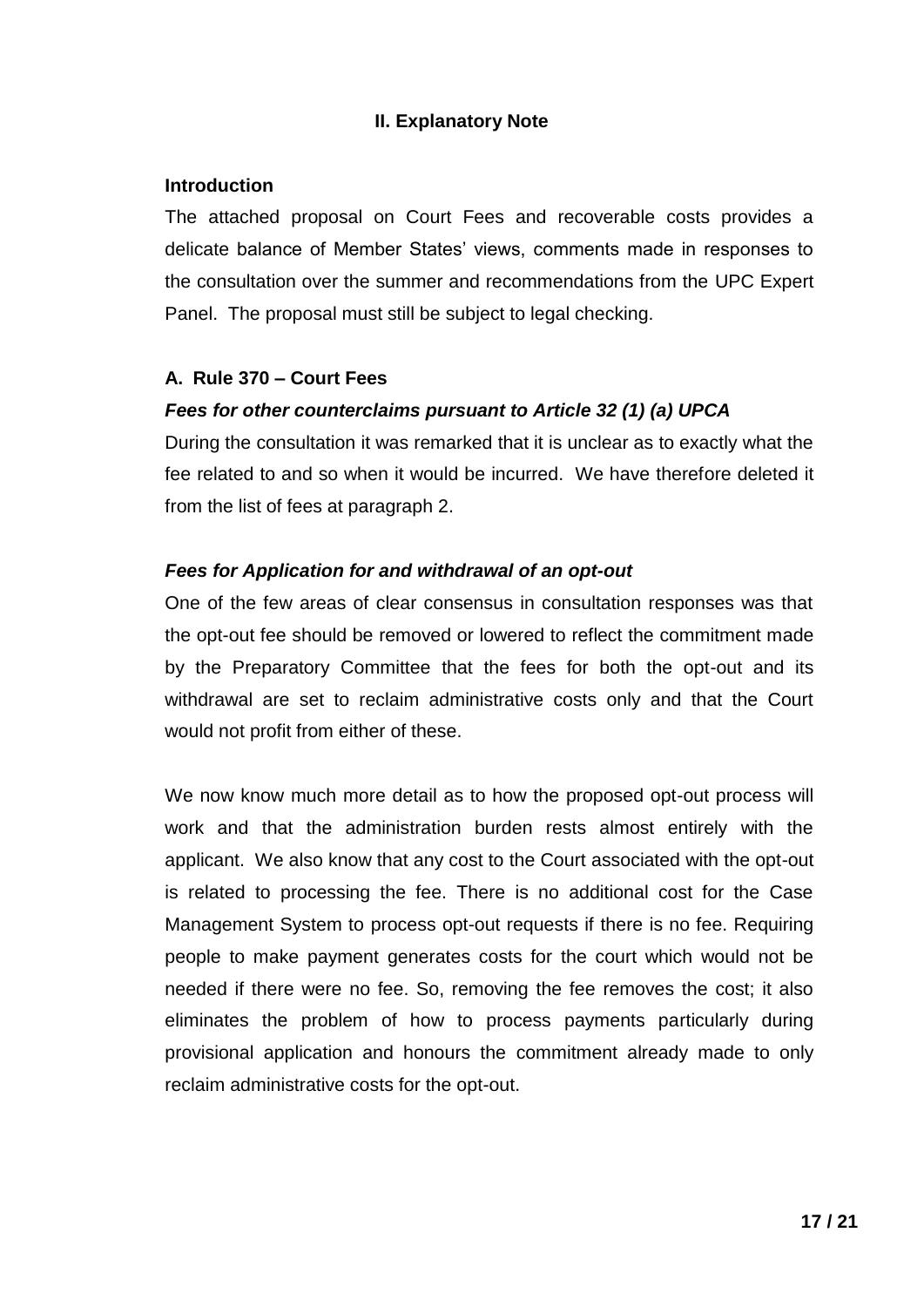## *Paragraph 5 – clarification on fees for appeals*

The proposal clarifies that the fee structure and the level of the fees of the actions/procedures at the Court of First Instance remain the same in the Court of Appeal. As a consequence the appeals on revocation actions and counterclaims for revocation are not subject to value-based fees.

For ease we have moved all Appeal fees into their own section.

## *Paragraph 7 - multiple parties and patents*

Many respondents to the consultation asked for clarification on how the fees would apply in situations of more than one party or patent. We have added this paragraph to provide this clarification and adopted an approach recommended by the Expert Panel.

## *Implementation of Article 36 (3) of the Agreement*

The Consultation document reflected a difference of opinion as to how Article 36 (3) of the Agreement could be interpreted and presented two different proposals. In the first proposal support was given to all, focusing on particular behaviours (Alternative 1). In the second proposal, support was targeted at legal persons listed in Article 36 (3) (Alternative 2).

Unsurprisingly, there was no clear consensus on either of the two alternatives from the consultation, however some useful comments were received on a "third way" for SME support and the pros and cons of both Alternatives. Clear concerns were expressed on the administrative burden of the SME support proposed and the potential abuse by so called patent trolls. A high number of respondents also thought that the fixed fees (as well as the value-based fees) would disadvantage SMEs.

The compromise proposal suggested recognises the broad support for the reimbursements in cases of early settlement, withdrawal or use of a single judge along with the desire to see a simplified form of direct support for those in particular need. Micro and small enterprises will be entitled to a 40%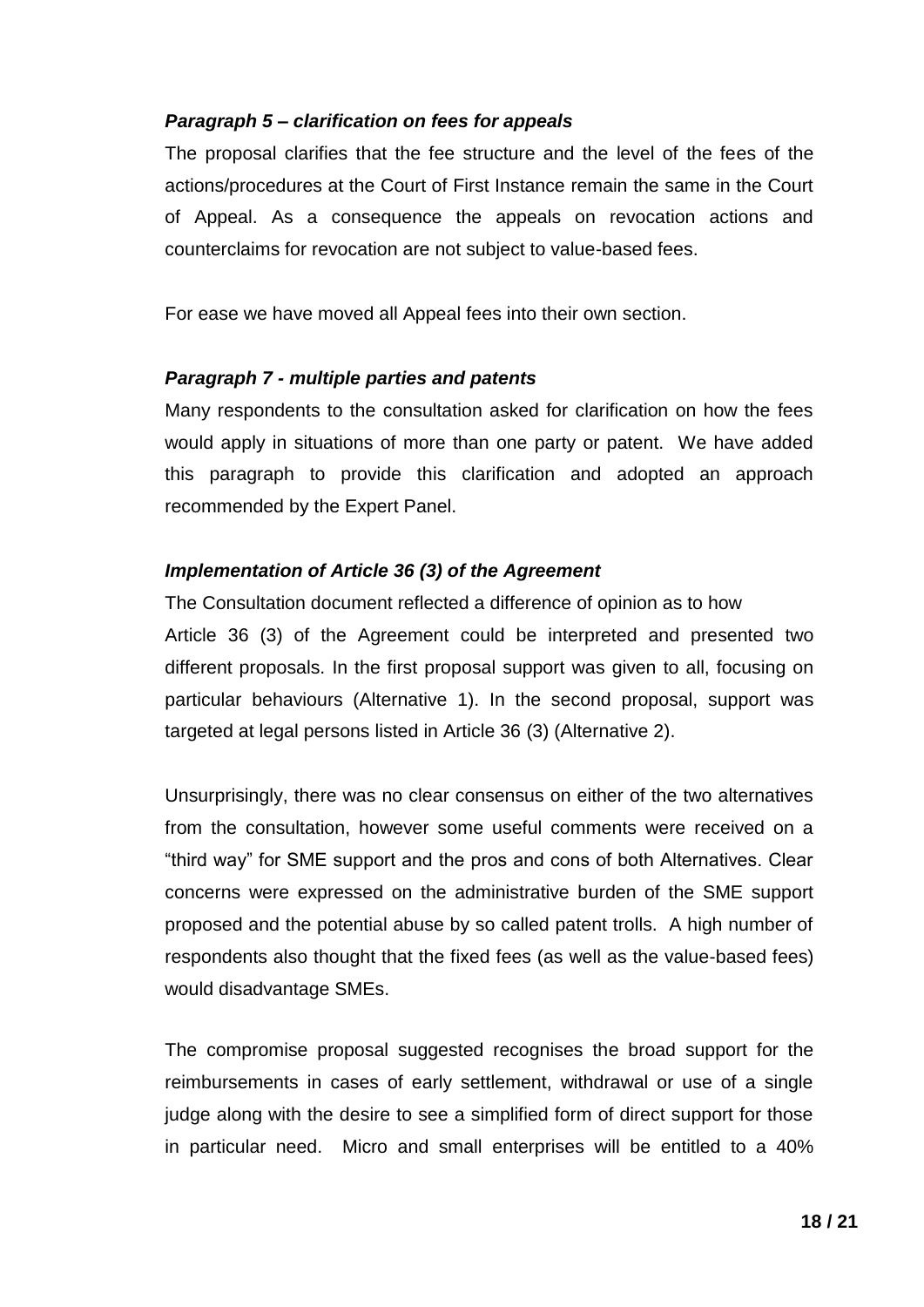reduction on all Court Fees (fixed and value-based) which are incurred at the Court of First Instance as well as at the Court of Appeal. The proposal has been cleared through our cost modelling and is deemed affordable – that is it will still enable a sustainable Court by year 8.

The application process proposed is similar to that currently in use by the EPO. A micro or small enterprise may assume a reduction if they present a signed affirmation as to their status, however additional fees will be sought from any false claimants.

## *Payment of the Value-Based Fee*

Several consultation responses identified a problem with the existing system to pay the value-based fee as set out in Rule 371 4 which currently states: *The value-based fee shall be paid within 10 days of service of the order determining the value of the dispute in accordance with the Rules 22, 31, 59, 60, 74, 104(i) and 133.* 

The issue as to when to assess the case value and pay the value-based fee was also discussed in depth by the Expert Panel. The Panel recommended that claimants make their own value assessment and pay the fee based on that at the same time as the fixed fee; that is when lodging the relevant application. If there is any contention over the assessment this will be rectified at the interim conference. The Fees Sub-Group agrees that this is the most simple and efficient process and so have accepted the recommendation.

## **B. Table of fees**

The Agreement provides in Article 36 (3) that the Court fees shall consist of a fixed fee, combined with a value-based fee above a predefined ceiling.

As before, the proposal contains level of Court fees formed of estimates of the expected volume of activity, staff and operating costs. These estimates together serve as a point of reference for the calculation of the Court fees which at the end of the transitional period will need to ensure a self-financing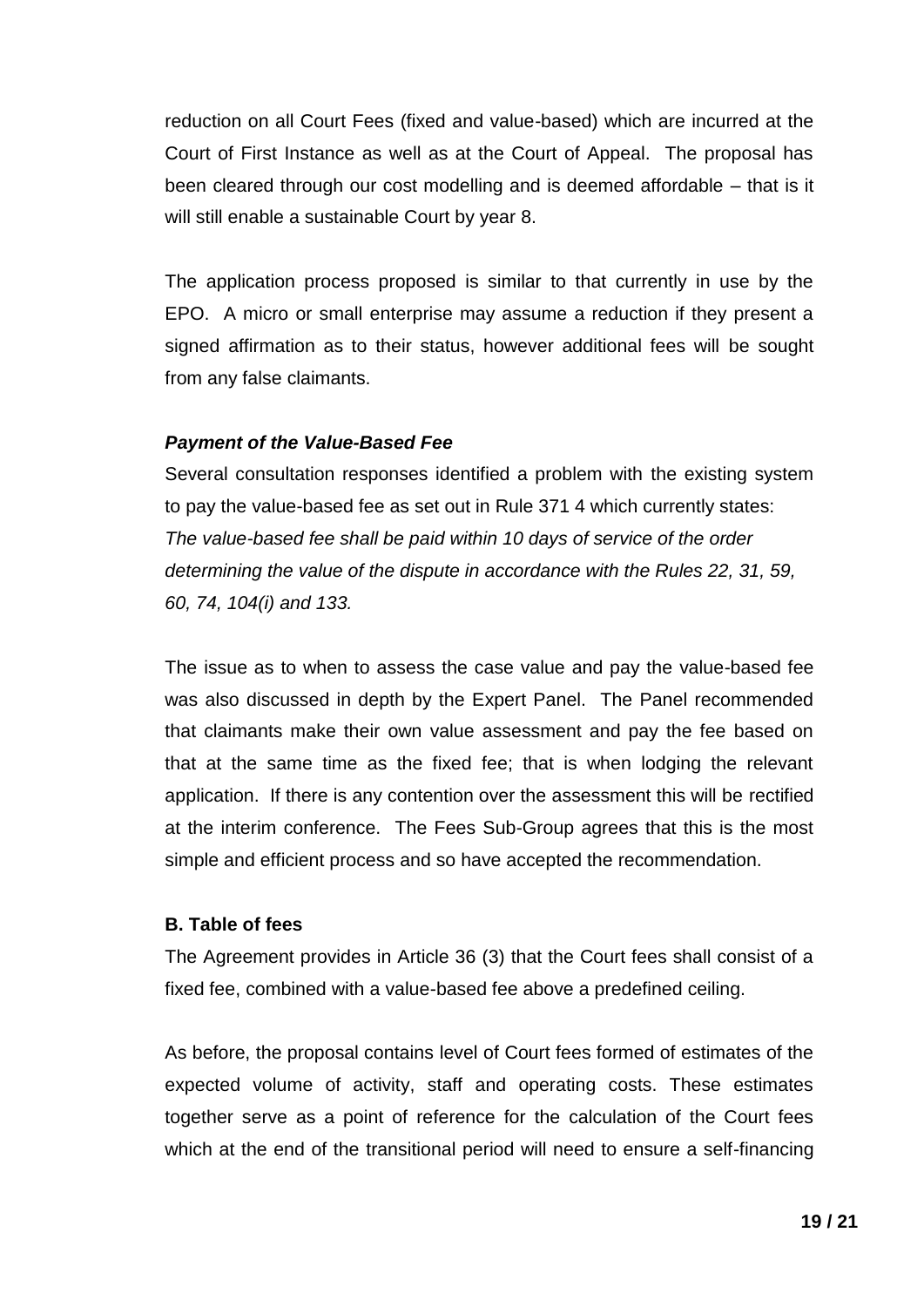state. The fee levels suggested remain the lowest that will enable sustainability of the Court.

#### *Changes to Value-Based Fees*

Consultation responses identified inconsistencies in the proposed value-based fees, we have therefore reviewed these and amended them to both improve consistency and better reflect the principle as set out in Declaration attached to the UPC Agreement that states:

*Whilst all users of the Unified Patent Court should contribute to its financing, users having more significant economic interests should provide a reasonable and proportionate contribution to the functioning of the Court, on the basis of an additional value-based fee, proportionate to the economic value of the case at stake in the specific procedure, applicable above a pre-defined ceiling.* 

To this end we have added two more values of action – up to and including EUR 50 million and more than EUR 50 million.

## *Application for an order to freeze assets*

This fee has been reduced to better reflect the level of work involved and bring it more in line with other interim measures.

## **C. Scale of ceilings for recoverable costs**

According to Article 69 (1) of the Agreement the unsuccessful party shall bear reasonable and proportionate costs and other expenses incurred by the successful party up to a ceiling set in accordance with the Rules of Procedure. The issue of recoverable costs consists of two parts: (1.) the specification of which costs shall be recoverable and (2.) the determination of a ceiling for the recoverable costs.

The levels at which to set the ceilings have been a difficult area to agree given different existing approaches in various Member States. A compromise is